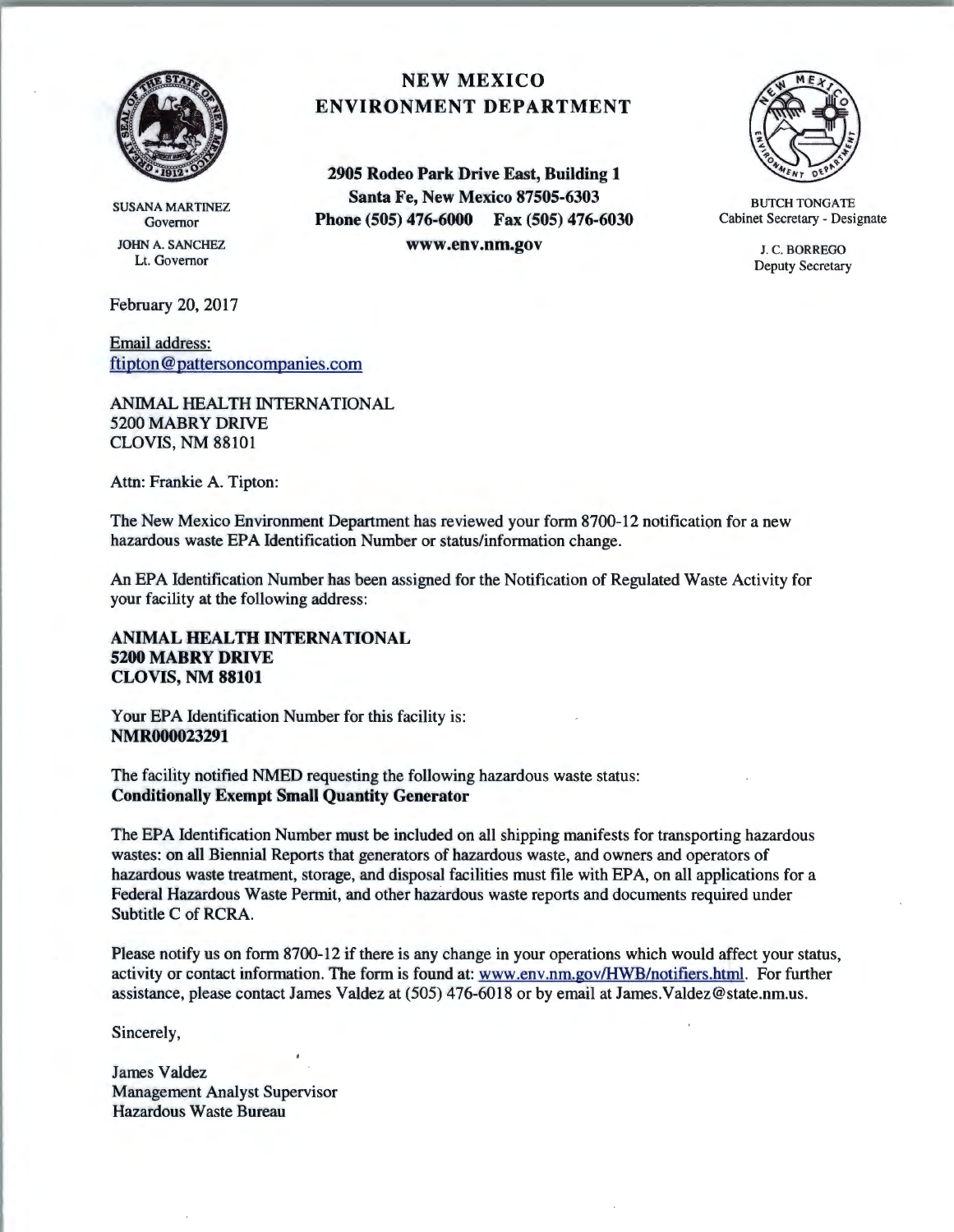|                                                                                                              | OMB# 2050-0024; Expires 01/31/2017                                                                                                                                                                                                                                                                                                                                                                                                                                                                                                                                                                                                                   |                 |                                                                                           |                | <b>RECEIVED</b>                                                              |  |  |  |  |  |
|--------------------------------------------------------------------------------------------------------------|------------------------------------------------------------------------------------------------------------------------------------------------------------------------------------------------------------------------------------------------------------------------------------------------------------------------------------------------------------------------------------------------------------------------------------------------------------------------------------------------------------------------------------------------------------------------------------------------------------------------------------------------------|-----------------|-------------------------------------------------------------------------------------------|----------------|------------------------------------------------------------------------------|--|--|--|--|--|
| <b>SEND</b><br><b>COMPLETED</b><br><b>FORM TO:</b><br>The Appropriate<br><b>State or Regional</b><br>Office. |                                                                                                                                                                                                                                                                                                                                                                                                                                                                                                                                                                                                                                                      |                 | United States Environmental Protection Agency<br>RCRA SUBTITLE C SITE IDENTIFICATION FORM | œ<br><b>WH</b> | FEB 1 4 2017<br><b>NMED</b><br><b>Hazardous Waste</b><br><b>Bureau</b><br>Wd |  |  |  |  |  |
| 1.<br><b>Reason for</b><br><b>Submittal</b>                                                                  | <b>Reason for Submittal:</b><br>To provide an Initial Notification (first time submitting site identification information / to obtain an EPA ID number<br>ш<br>for this location)                                                                                                                                                                                                                                                                                                                                                                                                                                                                    |                 |                                                                                           |                |                                                                              |  |  |  |  |  |
| <b>MARK ALL</b><br><b>BOX(ES) THAT</b><br><b>APPLY</b>                                                       | To provide a Subsequent Notification (to update site identification information for this location)<br>□<br>As a component of a First RCRA Hazardous Waste Part A Permit Application<br>□<br>As a component of a Revised RCRA Hazardous Waste Part A Permit Application (Amendment #<br>□<br>As a component of the Hazardous Waste Report (If marked, see sub-bullet below)<br>□<br>Site was a TSD facility and/or generator of >1,000 kg of hazardous waste, >1 kg of acute hazardous waste, or<br>$\Box$<br>>100 kg of acute hazardous waste spill cleanup in one or more months of the report year (or State equivalent<br><b>LQG</b> regulations) |                 |                                                                                           |                |                                                                              |  |  |  |  |  |
| 2.<br><b>Site EPA ID</b><br><b>Number</b>                                                                    | <b>EPA ID Number</b>                                                                                                                                                                                                                                                                                                                                                                                                                                                                                                                                                                                                                                 | MRIORO O BRIBAI |                                                                                           |                |                                                                              |  |  |  |  |  |
| 3.<br><b>Site Name</b>                                                                                       | Name: Animal Health International                                                                                                                                                                                                                                                                                                                                                                                                                                                                                                                                                                                                                    |                 |                                                                                           |                |                                                                              |  |  |  |  |  |
| 4.<br><b>Site Location</b>                                                                                   | Street Address: 5200 Mabry Drive                                                                                                                                                                                                                                                                                                                                                                                                                                                                                                                                                                                                                     |                 |                                                                                           |                |                                                                              |  |  |  |  |  |
| <b>Information</b>                                                                                           | City, Town, or Village: Clovis                                                                                                                                                                                                                                                                                                                                                                                                                                                                                                                                                                                                                       |                 | <b>County: Curry</b>                                                                      |                |                                                                              |  |  |  |  |  |
|                                                                                                              | <b>State: New Mexico</b>                                                                                                                                                                                                                                                                                                                                                                                                                                                                                                                                                                                                                             |                 | Zip Code: 88101                                                                           |                |                                                                              |  |  |  |  |  |
| 5. Site Land Type                                                                                            | $\nu$ Private<br>County<br><b>District</b>                                                                                                                                                                                                                                                                                                                                                                                                                                                                                                                                                                                                           | Federal         | Tribal                                                                                    | Municipal      | <b>State</b><br>Other                                                        |  |  |  |  |  |
| <b>NAICS Code(s)</b><br>16.                                                                                  | 3<br>А.                                                                                                                                                                                                                                                                                                                                                                                                                                                                                                                                                                                                                                              | 9<br>0          | C.                                                                                        |                |                                                                              |  |  |  |  |  |
| for the Site<br>(at least 5-digit)<br>codes)                                                                 | В.                                                                                                                                                                                                                                                                                                                                                                                                                                                                                                                                                                                                                                                   |                 | D.                                                                                        |                |                                                                              |  |  |  |  |  |
| 17.<br><b>Site Mailing</b>                                                                                   | Street or P.O. Box: 5200 Mabry Drive                                                                                                                                                                                                                                                                                                                                                                                                                                                                                                                                                                                                                 |                 |                                                                                           |                |                                                                              |  |  |  |  |  |
| <b>Address</b>                                                                                               | City, Town, or Village: Clovis                                                                                                                                                                                                                                                                                                                                                                                                                                                                                                                                                                                                                       |                 |                                                                                           |                |                                                                              |  |  |  |  |  |
|                                                                                                              | <b>State:</b> New Mexico                                                                                                                                                                                                                                                                                                                                                                                                                                                                                                                                                                                                                             | Zip Code: 88101 |                                                                                           |                |                                                                              |  |  |  |  |  |
| 8.<br><b>Site Contact</b>                                                                                    | First Name: Frankie                                                                                                                                                                                                                                                                                                                                                                                                                                                                                                                                                                                                                                  |                 |                                                                                           |                |                                                                              |  |  |  |  |  |
| Person                                                                                                       | <b>Title: Operations Manager</b>                                                                                                                                                                                                                                                                                                                                                                                                                                                                                                                                                                                                                     |                 |                                                                                           |                |                                                                              |  |  |  |  |  |
|                                                                                                              | Street or P.O. Box: 5200Mabry Drive                                                                                                                                                                                                                                                                                                                                                                                                                                                                                                                                                                                                                  |                 |                                                                                           |                |                                                                              |  |  |  |  |  |
|                                                                                                              | City, Town or Village: Clovis                                                                                                                                                                                                                                                                                                                                                                                                                                                                                                                                                                                                                        |                 |                                                                                           |                |                                                                              |  |  |  |  |  |
|                                                                                                              | <b>State: New Mexico</b>                                                                                                                                                                                                                                                                                                                                                                                                                                                                                                                                                                                                                             |                 | Zip Code: 88101                                                                           |                |                                                                              |  |  |  |  |  |
|                                                                                                              | Country: USA<br>Email: ftipton@pattersoncompanies.com                                                                                                                                                                                                                                                                                                                                                                                                                                                                                                                                                                                                |                 |                                                                                           |                |                                                                              |  |  |  |  |  |
|                                                                                                              | Phone: 970/616/7240                                                                                                                                                                                                                                                                                                                                                                                                                                                                                                                                                                                                                                  |                 | Fax: 575/763/4105                                                                         |                |                                                                              |  |  |  |  |  |
| 9.<br><b>Legal Owner</b><br>and Operator<br>of the Site                                                      | A. Name of Site's Legal Owner: DRSS Investments<br>Owner                                                                                                                                                                                                                                                                                                                                                                                                                                                                                                                                                                                             |                 |                                                                                           |                | <b>Date Became</b><br>Owner: 12/2009                                         |  |  |  |  |  |
|                                                                                                              | M<br>County<br>Private<br>Type:                                                                                                                                                                                                                                                                                                                                                                                                                                                                                                                                                                                                                      | <b>District</b> | Federal<br>Tribal                                                                         | Municipal      | Other<br><b>State</b>                                                        |  |  |  |  |  |
|                                                                                                              | Street or P.O. Box: PO Box 2110                                                                                                                                                                                                                                                                                                                                                                                                                                                                                                                                                                                                                      |                 |                                                                                           |                |                                                                              |  |  |  |  |  |
|                                                                                                              | City, Town, or Village: Clovis                                                                                                                                                                                                                                                                                                                                                                                                                                                                                                                                                                                                                       |                 | Phone: 575/742/2600                                                                       |                |                                                                              |  |  |  |  |  |
|                                                                                                              | <b>State: New Mexico</b>                                                                                                                                                                                                                                                                                                                                                                                                                                                                                                                                                                                                                             |                 | Zip Code: 88101                                                                           |                |                                                                              |  |  |  |  |  |
|                                                                                                              | B. Name of Site's Operator: Animal Health International                                                                                                                                                                                                                                                                                                                                                                                                                                                                                                                                                                                              |                 | <b>Date Became</b><br>Operator: 6/2011                                                    |                |                                                                              |  |  |  |  |  |
|                                                                                                              | Operator<br>$P$ rivate<br>County<br>Type:                                                                                                                                                                                                                                                                                                                                                                                                                                                                                                                                                                                                            | <b>District</b> | Federal<br>Tribal                                                                         | Municipal      | V<br><b>State</b><br>Other                                                   |  |  |  |  |  |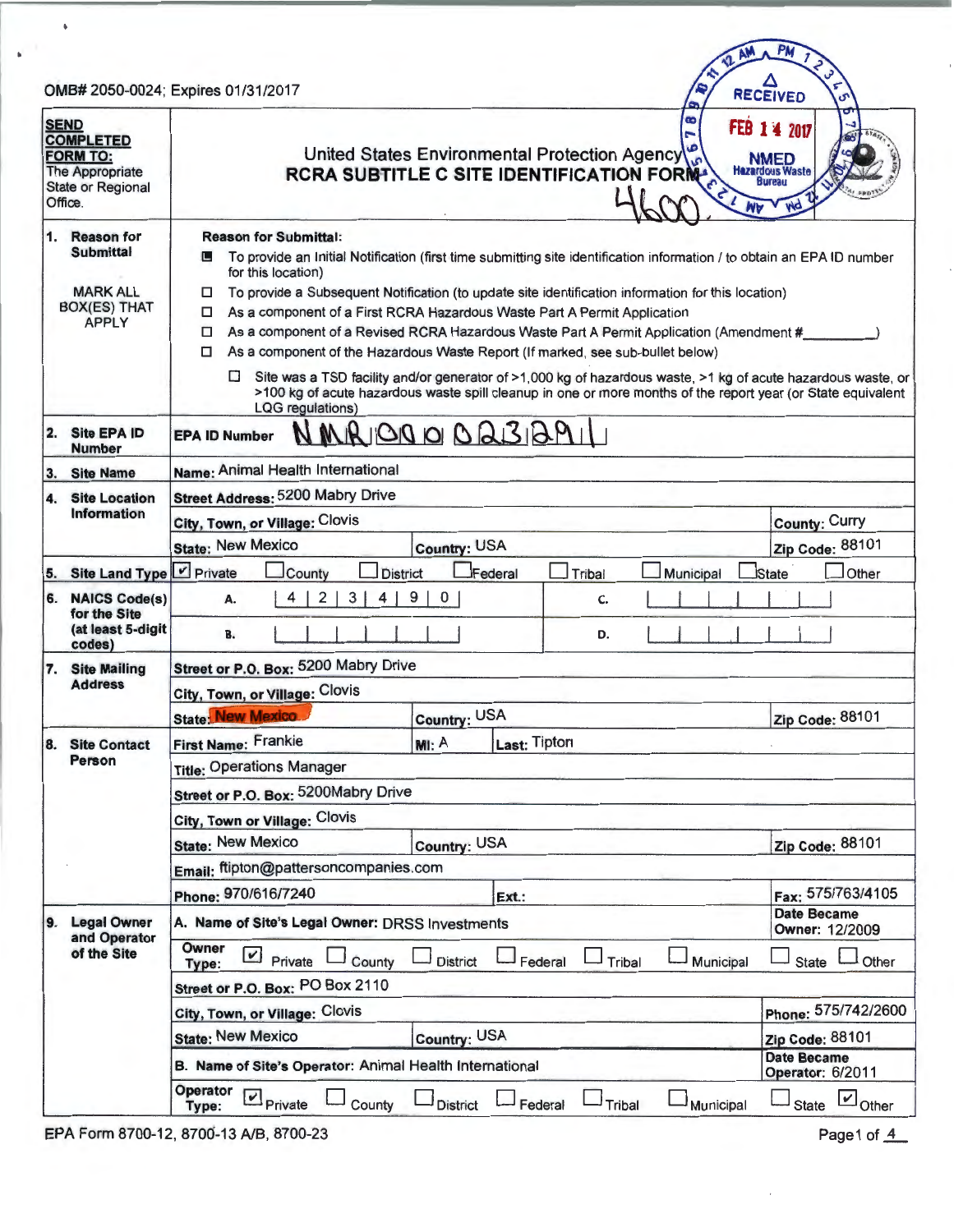| <b>EPA ID Number</b>                                                                   |                                                                                                                                                                                                                                                                                                                                                                                          | OMB#: 2050-0024; Expires 01/31/2017                                                                                                                                                                                                                                                                                                                                                                                           |
|----------------------------------------------------------------------------------------|------------------------------------------------------------------------------------------------------------------------------------------------------------------------------------------------------------------------------------------------------------------------------------------------------------------------------------------------------------------------------------------|-------------------------------------------------------------------------------------------------------------------------------------------------------------------------------------------------------------------------------------------------------------------------------------------------------------------------------------------------------------------------------------------------------------------------------|
| 10. Type of Regulated Waste Activity (at your site)                                    |                                                                                                                                                                                                                                                                                                                                                                                          | Mark "Yes" or "No" for all current activities (as of the date submitting the form); complete any additional boxes as instructed.                                                                                                                                                                                                                                                                                              |
| A. Hazardous Waste Activities; Complete all parts 1-10.                                |                                                                                                                                                                                                                                                                                                                                                                                          |                                                                                                                                                                                                                                                                                                                                                                                                                               |
| 1. Generator of Hazardous Waste<br>YVNI                                                | If "Yes," mark only one of the following - a, b, or c.                                                                                                                                                                                                                                                                                                                                   | 5. Transporter of Hazardous Waste<br>If "Yes," mark all that apply.<br>YONDY                                                                                                                                                                                                                                                                                                                                                  |
| a. LQG:                                                                                | Generates, in any calendar month, 1,000 kg/mo<br>(2,200 lbs/mo.) or more of hazardous waste; or<br>Generates, in any calendar month, or<br>accumulates at any time, more than 1 kg/mo<br>(2.2 lbs/mo) of acute hazardous waste; or<br>Generates, in any calendar month, or<br>accumulates at any time, more than 100 kg/mo<br>(220 lbs/mo) of acute hazardous spill cleanup<br>material. | a. Transporter<br>b. Transfer Facility (at your site)<br>Y N V 6. Treater, Storer, or Disposer of Hazardous<br>Waste Note: A hazardous waste Part B<br>permit is required for these activities.<br>Y N V 7. Recycler of Hazardous Waste                                                                                                                                                                                       |
| b. SQG:<br>c. CESQG:                                                                   | 100 to 1,000 kg/mo (220 - 2,200 lbs/mo) of<br>non-acute hazardous waste.<br>Less than 100 kg/mo (220 lbs/mo) of non-acute                                                                                                                                                                                                                                                                | 8. Exempt Boiler and/or Industrial Furnace<br>YINV                                                                                                                                                                                                                                                                                                                                                                            |
| YUNV<br>explanation in the Comments section.                                           | hazardous waste<br>If "Yes" above, indicate other generator activities in 2-10.<br>2. Short-Term Generator (generate from a short-term or one-time<br>event and not from on-going processes). If "Yes," provide an                                                                                                                                                                       | If "Yes," mark all that apply.<br>a. Small Quantity On-site Burner<br>Exemption<br>b. Smelting, Melting, and Refining<br><b>Furnace Exemption</b>                                                                                                                                                                                                                                                                             |
| YINV<br>YNN                                                                            | 3. United States Importer of Hazardous Waste<br>4. Mixed Waste (hazardous and radioactive) Generator                                                                                                                                                                                                                                                                                     | Y N V 9. Underground Injection Control<br>Y N V 10. Receives Hazardous Waste from Off-site                                                                                                                                                                                                                                                                                                                                    |
| B. Universal Waste Activities; Complete all parts 1-2.<br>YINV<br>mark all that apply. | 1. Large Quantity Handler of Universal Waste (you<br>accumulate 5,000 kg or more) [refer to your State<br>regulations to determine what is regulated]. Indicate<br>types of universal waste managed at your site. If "Yes,"                                                                                                                                                              | C. Used Oil Activities; Complete all parts 1-4.<br>Y N V 1. Used Oil Transporter<br>If "Yes," mark all that apply.<br>a. Transporter<br>b. Transfer Facility (at your site)                                                                                                                                                                                                                                                   |
| a. Batteries<br>b. Pesticides<br>d. Lamps<br>YINV<br>activity.                         | c. Mercury containing equipment<br>e. Other (specify) ______________<br>□<br>f. Other (specify) _______________<br>2. Destination Facility for Universal Waste<br>Note: A hazardous waste permit may be required for this                                                                                                                                                                | Y N V 2. Used Oil Processor and/or Re-refiner<br>If "Yes," mark all that apply.<br>a. Processor<br>b. Re-refiner<br>YOND<br>3. Off-Specification Used Oil Burner<br>4. Used Oil Fuel Marketer<br>YINV<br>If "Yes," mark all that apply.<br>a. Marketer Who Directs Shipment of<br>Off-Specification Used Oil to<br>Off-Specification Used Oil Burner<br>b. Marketer Who First Claims the Used<br>Oil Meets the Specifications |

EPA Form 8700-12, 8700-13 A/B, 8700-23

 $\ddot{\bullet}$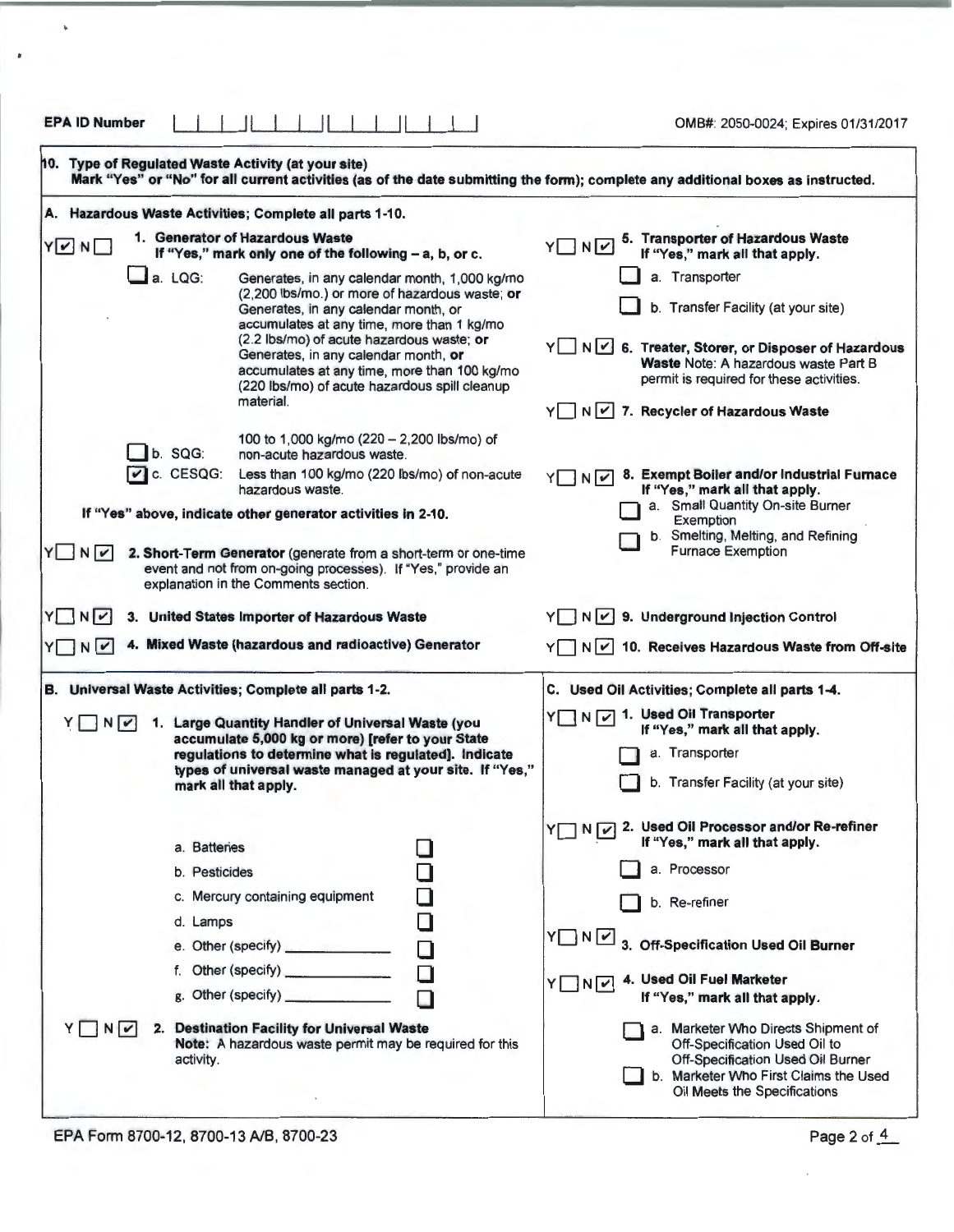| <b>EPA ID Number</b>    |                                                                                                       |  |  |  |  |  |  |  | OMB#: 2050-0024; Expires 01/31/2017                                                                                                                                                                                                                                        |  |
|-------------------------|-------------------------------------------------------------------------------------------------------|--|--|--|--|--|--|--|----------------------------------------------------------------------------------------------------------------------------------------------------------------------------------------------------------------------------------------------------------------------------|--|
| D.                      | wastes pursuant to 40 CFR Part 262 Subpart K                                                          |  |  |  |  |  |  |  | Eligible Academic Entities with Laboratories—Notification for opting into or withdrawing from managing laboratory hazardous                                                                                                                                                |  |
| ❖                       | You can ONLY Opt into Subpart K if:                                                                   |  |  |  |  |  |  |  |                                                                                                                                                                                                                                                                            |  |
| ٠                       |                                                                                                       |  |  |  |  |  |  |  | you are at least one of the following: a college or university; a teaching hospital that is owned by or has a formal affiliation<br>agreement with a college or university; or a non-profit research institute that is owned by or has a formal affiliation agreement with |  |
|                         | a college or university; AND                                                                          |  |  |  |  |  |  |  |                                                                                                                                                                                                                                                                            |  |
|                         | you have checked with your State to determine if 40 CFR Part 262 Subpart K is effective in your state |  |  |  |  |  |  |  |                                                                                                                                                                                                                                                                            |  |
| $N$ $V$<br>Y            |                                                                                                       |  |  |  |  |  |  |  | 1. Opting into or currently operating under 40 CFR Part 262 Subpart K for the management of hazardous wastes in laboratories<br>See the item-by-item instructions for definitions of types of eligible academic entities. Mark all that apply:                             |  |
|                         | a. College or University                                                                              |  |  |  |  |  |  |  |                                                                                                                                                                                                                                                                            |  |
|                         |                                                                                                       |  |  |  |  |  |  |  | ₫b. Teaching Hospital that is owned by or has a formal written affiliation agreement with a college or university                                                                                                                                                          |  |
|                         |                                                                                                       |  |  |  |  |  |  |  | c. Non-profit Institute that is owned by or has a formal written affiliation agreement with a college or university                                                                                                                                                        |  |
|                         |                                                                                                       |  |  |  |  |  |  |  |                                                                                                                                                                                                                                                                            |  |
| YII<br>$N$ $\checkmark$ | 2. Withdrawing from 40 CFR Part 262 Subpart K for the management of hazardous wastes in laboratories  |  |  |  |  |  |  |  |                                                                                                                                                                                                                                                                            |  |
| 11.                     | <b>Description of Hazardous Waste</b>                                                                 |  |  |  |  |  |  |  |                                                                                                                                                                                                                                                                            |  |
| IA.                     | spaces are needed.                                                                                    |  |  |  |  |  |  |  | Waste Codes for Federally Regulated Hazardous Wastes. Please list the waste codes of the Federal hazardous wastes handled at<br>your site. List them in the order they are presented in the regulations (e.g., D001, D003, F007, U112). Use an additional page if more     |  |
| D <sub>00</sub> 1       |                                                                                                       |  |  |  |  |  |  |  |                                                                                                                                                                                                                                                                            |  |
| D002                    |                                                                                                       |  |  |  |  |  |  |  |                                                                                                                                                                                                                                                                            |  |
|                         |                                                                                                       |  |  |  |  |  |  |  |                                                                                                                                                                                                                                                                            |  |
|                         |                                                                                                       |  |  |  |  |  |  |  |                                                                                                                                                                                                                                                                            |  |
|                         |                                                                                                       |  |  |  |  |  |  |  |                                                                                                                                                                                                                                                                            |  |
|                         |                                                                                                       |  |  |  |  |  |  |  |                                                                                                                                                                                                                                                                            |  |
|                         |                                                                                                       |  |  |  |  |  |  |  |                                                                                                                                                                                                                                                                            |  |
|                         |                                                                                                       |  |  |  |  |  |  |  |                                                                                                                                                                                                                                                                            |  |
|                         |                                                                                                       |  |  |  |  |  |  |  |                                                                                                                                                                                                                                                                            |  |
| B.                      | spaces are needed.                                                                                    |  |  |  |  |  |  |  | Waste Codes for State-Regulated (i.e., non-Federal) Hazardous Wastes. Please list the waste codes of the State-Regulated<br>hazardous wastes handled at your site. List them in the order they are presented in the regulations. Use an additional page if more            |  |
|                         |                                                                                                       |  |  |  |  |  |  |  |                                                                                                                                                                                                                                                                            |  |
|                         |                                                                                                       |  |  |  |  |  |  |  |                                                                                                                                                                                                                                                                            |  |
|                         |                                                                                                       |  |  |  |  |  |  |  |                                                                                                                                                                                                                                                                            |  |
|                         |                                                                                                       |  |  |  |  |  |  |  |                                                                                                                                                                                                                                                                            |  |
|                         |                                                                                                       |  |  |  |  |  |  |  |                                                                                                                                                                                                                                                                            |  |
|                         |                                                                                                       |  |  |  |  |  |  |  |                                                                                                                                                                                                                                                                            |  |
|                         |                                                                                                       |  |  |  |  |  |  |  |                                                                                                                                                                                                                                                                            |  |

 $\bullet$